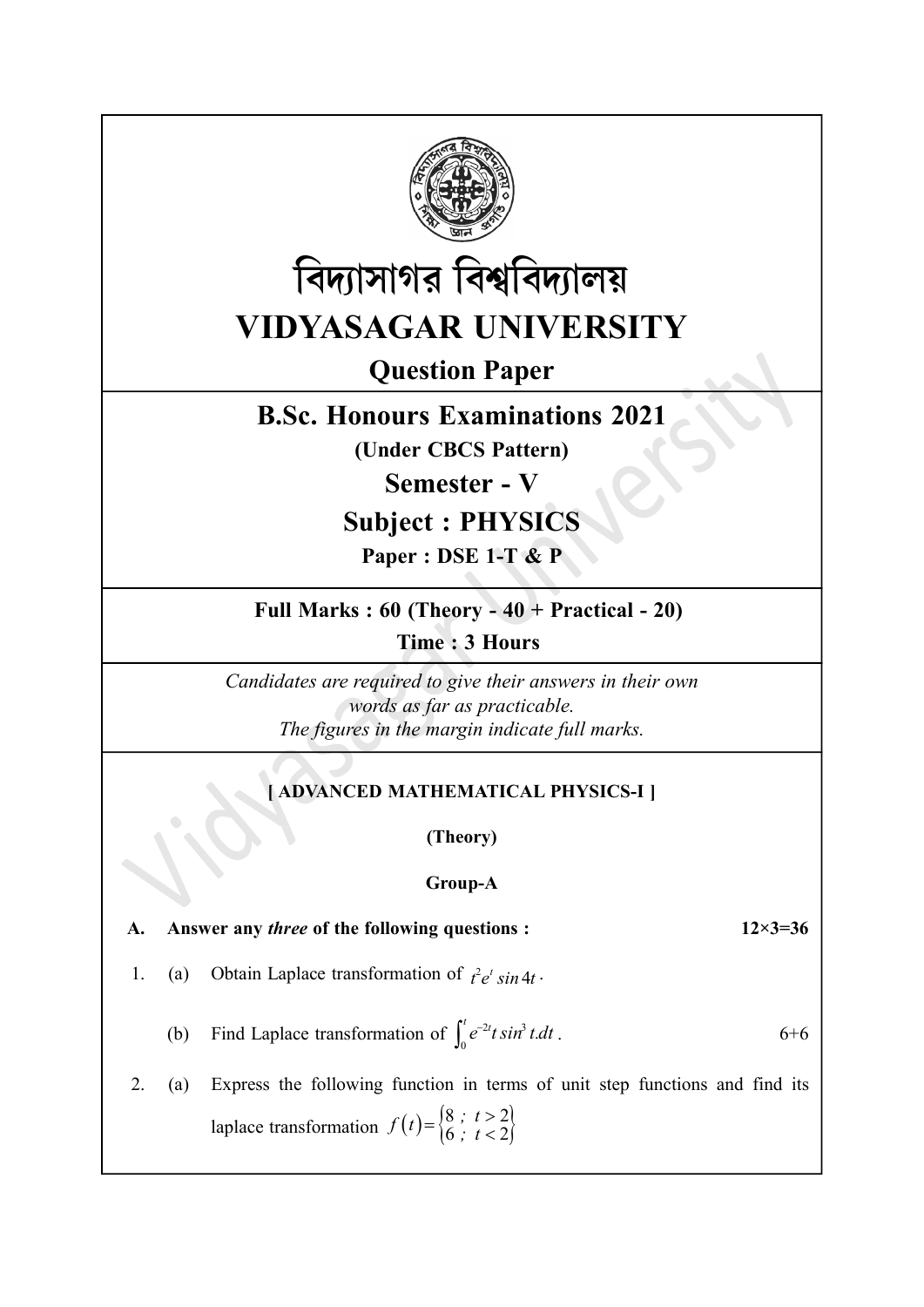- (b) Prove that  $\hat{L} f(t) \cup (t a) = e^{-as} \hat{L} [f(t + a)].$
- 3. (a) Show that every tensor can be expressed as the sum of two tensors, one of which is symmetric and other is skew-symmetric in a pair of covariant or contravariant indicies.
	- (b) Show that symmetric and antisymmetric property of a tensor is conserved under a transformation of coordinates. 6+6
- 4. (a) If  $A^i$  are the components of an absolute contravariant tensor of rank one, show that i j  $\overline{A}_{i}$  $\mathbf{x}$  $\partial$  $\frac{1}{\partial x_i}$  are the components of mixed tensor.
	- (b) Show that the expression  $A(i, j, k)$  is a tensor if its inner product with an arbitrary tensor  $B_k^{jl}$  is a tensor. 6+6
- 5. A resistance R in series with inductance L is connected with e.m.f  $E(t)$ . The current is (a) Show that every tensor can be expressed as the sum of two tensors, one of which<br>is symmetric and other is skew-symmetric in a pair of covariant or contravariant<br>indicies.<br>(b) Show that symmetric and antisymmetric prop If the switch is connected at  $t = 0$  and disconnected at  $t = a$ ; Find current i in terms of ' $t$ '. transformation of coordinates. 6+6<br>
4. (a) If  $A^i$  are the components of an absolute contravariant tensor of rank one, show that<br>  $\frac{\partial A_i}{\partial x_j}$  are the components of mixed tensor.<br>
(b) Show that the expression  $A(i, j, k)$
- 1  $\frac{1}{s^2+1}$ . . 12

#### Group-B

#### B. Answer any two of the following questions :  $2 \times 2 = 4$

- 7. Find the Laplace transform of  $\sin t \cos t$ .
- 8. Evaluate : (i)  $\delta_j^i \delta_k^i$  (ii)  $\delta_j^i \delta_k^j \delta_l^k$ .
- 9. Find Laplace transform of  $\frac{\sin 2t}{t}$ .  $\frac{2t}{\cdot}$ .
- 10. Show that velocity of a Fluid at any point is a contravariant tensor of rank one.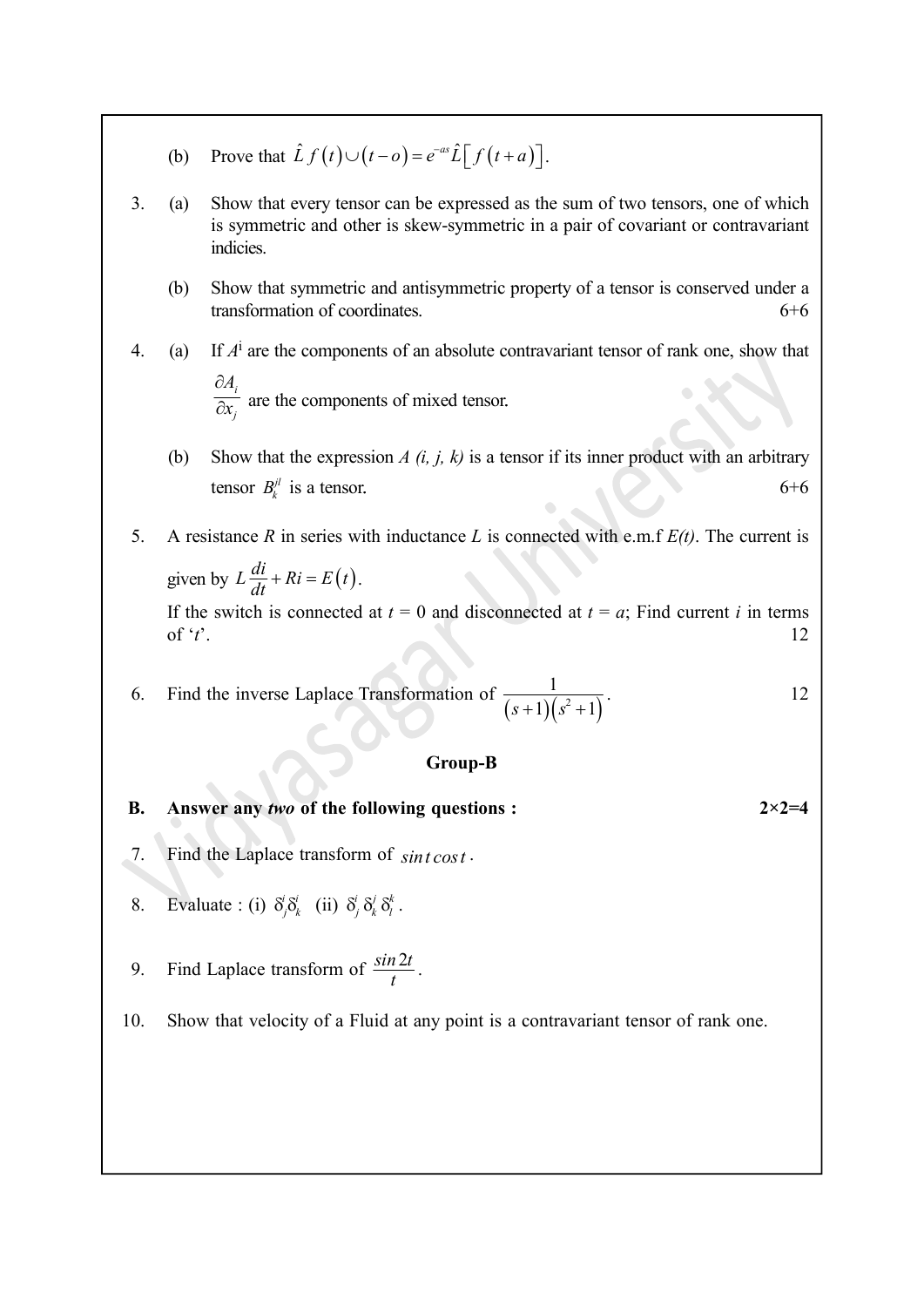#### (Practical)

#### Group-A

#### A. Answer any one of the following questions :  $15\times1=15$

1. Find Eigenvalues and Eigenvctors of the matrix

$$
\begin{pmatrix} 1 & -i & 3+4i \\ i & 2 & 4 \\ 3-4i & 4 & 3 \end{pmatrix}.
$$
 15

2. Determine Principal axes of moment of inertia through diagonalization. 15

3. If  $A$  $\begin{bmatrix} 1 & -2 & 3 \end{bmatrix}$  $=\begin{vmatrix} 1 & 1 & 1 \\ 2 & 3 & -1 \end{vmatrix}$  a  $\begin{bmatrix} 2 & 5 & 2 \ -3 & 1 & 2 \end{bmatrix}$  $1 \quad -2 \quad 3$ ]  $\begin{bmatrix} 2 & 3 & -1 \end{bmatrix}$  $\begin{vmatrix} 3 & 1 & 2 \end{vmatrix}$  and B  $\begin{bmatrix} 1 & 0 & 2 \end{bmatrix}$  $= \begin{vmatrix} 0 & 1 & 2 \end{vmatrix}$  $\begin{bmatrix} 0 & 1 & 2 \\ 1 & 2 & 0 \end{bmatrix}$  $1 \t 0 \t 2$  $\begin{bmatrix} 0 & 1 & 2 \end{bmatrix}$  $\begin{bmatrix} 0 & 1 & 2 \\ 1 & 2 & 0 \end{bmatrix}$ , find the products, *AB* and *BA*, show that  $AB \neq BA$  . 15

#### Group-B

# B. Compulsory Questions : (Answer any *one* question) 5×1=5 4. Write down position and Momentum operator and Calculate their commutator. 5

- 6. Find  $P_5(x)$  using the recursion relation for Legendre polynomial  $nP_n(x) = (2n-1)x P_{n-1}(x) - (n-1) P_{n-2}(x)$  with  $P_0(x) = 1$ .
- 7. Lab Note book / Viva.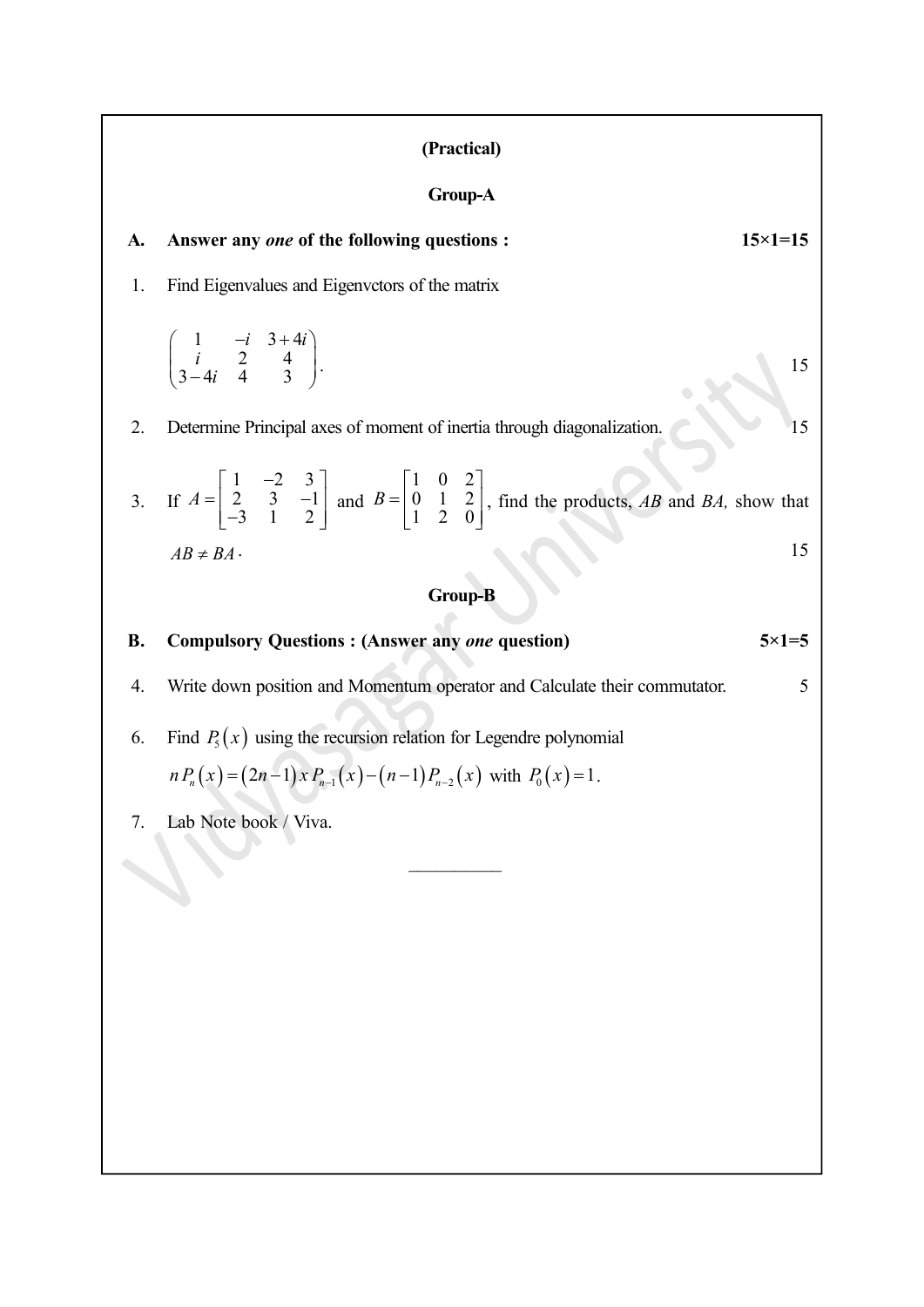## OR

## [ APPLIED DYNAMICS ]

## (Theory)

## Group-A

| A. | $12 \times 3 = 36$<br>Answer any <i>three</i> of the following questions :                            |                                                                                                                                                                                                                                                                                                                                                   |
|----|-------------------------------------------------------------------------------------------------------|---------------------------------------------------------------------------------------------------------------------------------------------------------------------------------------------------------------------------------------------------------------------------------------------------------------------------------------------------|
| 1. | (a)                                                                                                   | What are Phase point, Phase space, Phase portrait and trajectories? Explain with<br>examples.<br>6                                                                                                                                                                                                                                                |
|    | (b)                                                                                                   | Sketch the phase portrait corresponding to $\dot{x} = x \cos x$ and determine the stability<br>of all the fixed points.<br>3                                                                                                                                                                                                                      |
|    | (c)                                                                                                   | Give two examples of non-uniform oscillator from each in the field of condensed<br>matter physics, mechanics and biology.<br>3                                                                                                                                                                                                                    |
| 2. | (a)                                                                                                   | Explain population growth. Hence establish logistic equation and discuss the<br>relations between population and carrying capacity.<br>$2+2+3$                                                                                                                                                                                                    |
|    | (b)                                                                                                   | Discuss biological validity of the logistic equation.<br>2                                                                                                                                                                                                                                                                                        |
|    | (c)                                                                                                   | Classify the fixed points of the logistic equation, using linear stability analysis,<br>and find the characteristics time scale in each case.<br>3                                                                                                                                                                                                |
| 3. | (a)                                                                                                   | Explain fractal geometry.<br>$\overline{2}$                                                                                                                                                                                                                                                                                                       |
|    | Make a comparison between self-similar fractal structure and deterministic<br>fractal structure.<br>3 |                                                                                                                                                                                                                                                                                                                                                   |
|    | (c)                                                                                                   | Suppose that f has a stable p-cycle containing the point $x_0$ . Show that the<br>Lyapunov exponent $\lambda < 0$ . If the cycle is superstable, show that $\lambda = -\infty$ .<br>3                                                                                                                                                             |
|    | (d)                                                                                                   | What is the principle of Sierpinski gasket? How do you use it?<br>$2+2$                                                                                                                                                                                                                                                                           |
| 4. | (a)                                                                                                   | The growth of a cancerous tumors can be modelled by the law<br>$N = -aN\ln(bN)$ , where $N(t)$ is proportional to the number of cells in the<br>tumor, and <i>a</i> , <i>b</i> are parameters $(a, b > 0)$ .<br>(i) Interpret $a$ and $b$ biologically.<br>(ii) Sketch the vector field and the graph $N(t)$ for various initial values.<br>$2+2$ |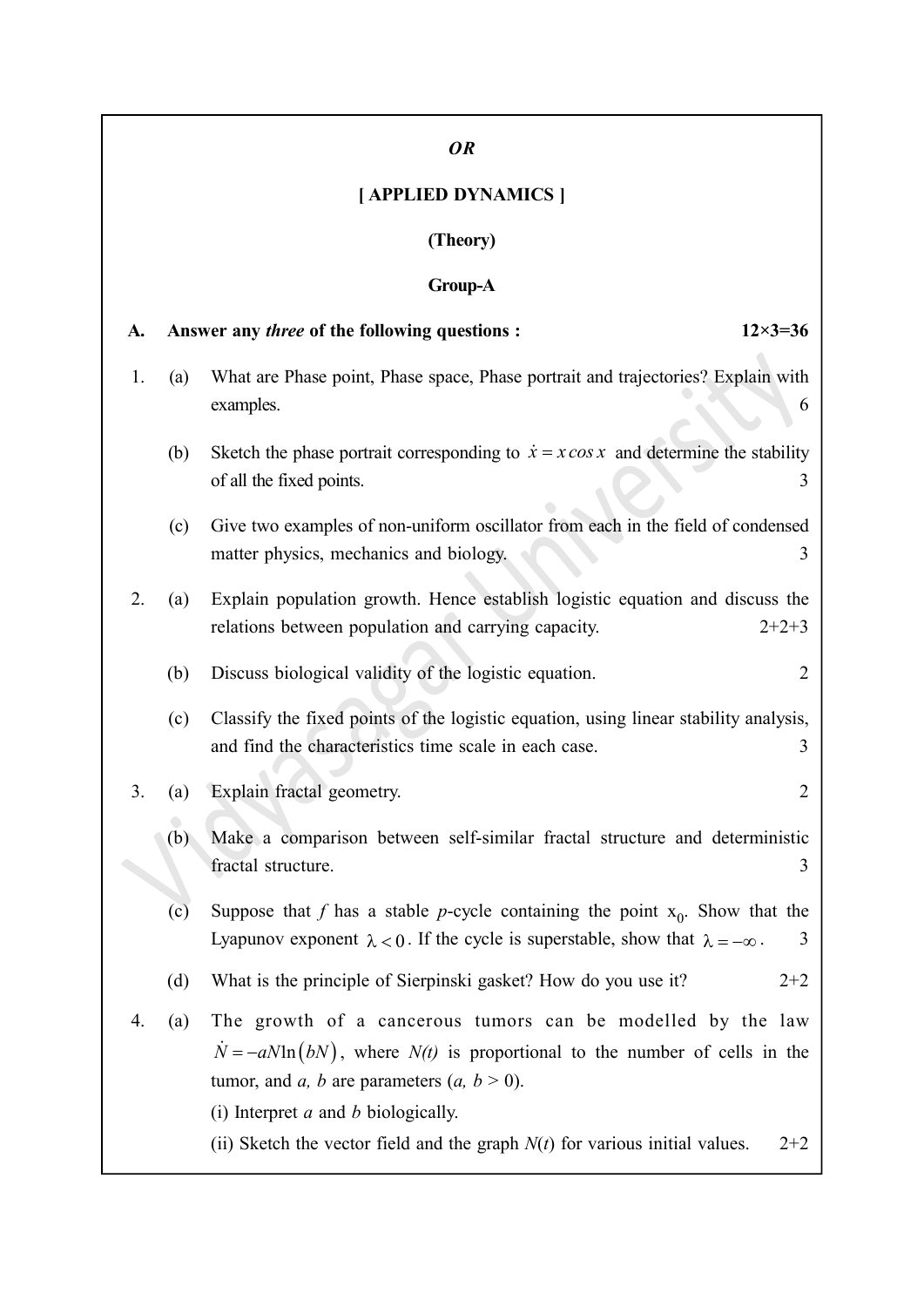|     | (b)                       | Show that the non-linear Duffing equation $\ddot{x} + x + \epsilon x^3 = 0$ has a non-linear center at<br>the origin for all $\epsilon > 0$ . If $\epsilon < 0$ show that all trajectories near the origin are closed.<br>$2 + 2$ |                  |  |
|-----|---------------------------|-----------------------------------------------------------------------------------------------------------------------------------------------------------------------------------------------------------------------------------|------------------|--|
|     | (c)                       | What are chaotic maps? How do you identify a chaotic system?                                                                                                                                                                      | $2 + 2$          |  |
| 5.  | (a)                       | Explain the continuum hypothesis-concept of fluid parcel or fluid elements.                                                                                                                                                       | 4                |  |
|     | (b)                       | The velocity $v(t)$ of a skydiver falling to the ground is governed by $mv = mg - kv^2$ ,<br>where <i>m</i> is the mass of the skydiver and $k > 0$ is a constant related to the amount<br>of air resistance.                     |                  |  |
|     |                           | (i) Obtain the analytical solution for $v(t)$ , assuming that $v(0) = 0$ .                                                                                                                                                        |                  |  |
|     |                           | (ii) Find the limit of $v(t)$ as $t \to \infty$ .                                                                                                                                                                                 | $3+1$            |  |
|     | (c)                       | Write short note on transport properties of a fluid-Thermal conductivity and mass<br>diffusivity.                                                                                                                                 | $2 + 2$          |  |
| 6.  | (a)                       | Define pressure drag and viscous drag.                                                                                                                                                                                            | $2 + 2$          |  |
|     | (b)                       | Find the pressure field in the inviscid incompressible flow with velocity field                                                                                                                                                   |                  |  |
|     |                           | $u = (nx, -ny, 0).$                                                                                                                                                                                                               | 3                |  |
|     | (c)                       | Write down Navier-Stokes equations of incompressible fluid flow.                                                                                                                                                                  | 2                |  |
|     | (d)                       | Explain 'pseudo plastic fluid', 'dilatant fluid' and 'Bingham plastic fluid'.                                                                                                                                                     | 3                |  |
|     |                           | <b>Group-B</b>                                                                                                                                                                                                                    |                  |  |
| В.  |                           | Answer any two of the following questions :                                                                                                                                                                                       | $2 \times 2 = 4$ |  |
| 7.  |                           | What do you mean by fixed points?                                                                                                                                                                                                 |                  |  |
| 8.  | Define Population models. |                                                                                                                                                                                                                                   |                  |  |
| 9.  |                           | What is 'Characteristics time scale'?                                                                                                                                                                                             |                  |  |
|     |                           |                                                                                                                                                                                                                                   |                  |  |
| 10. |                           | What do you mean by Cobweb iteration?                                                                                                                                                                                             |                  |  |
|     |                           |                                                                                                                                                                                                                                   |                  |  |
|     |                           |                                                                                                                                                                                                                                   |                  |  |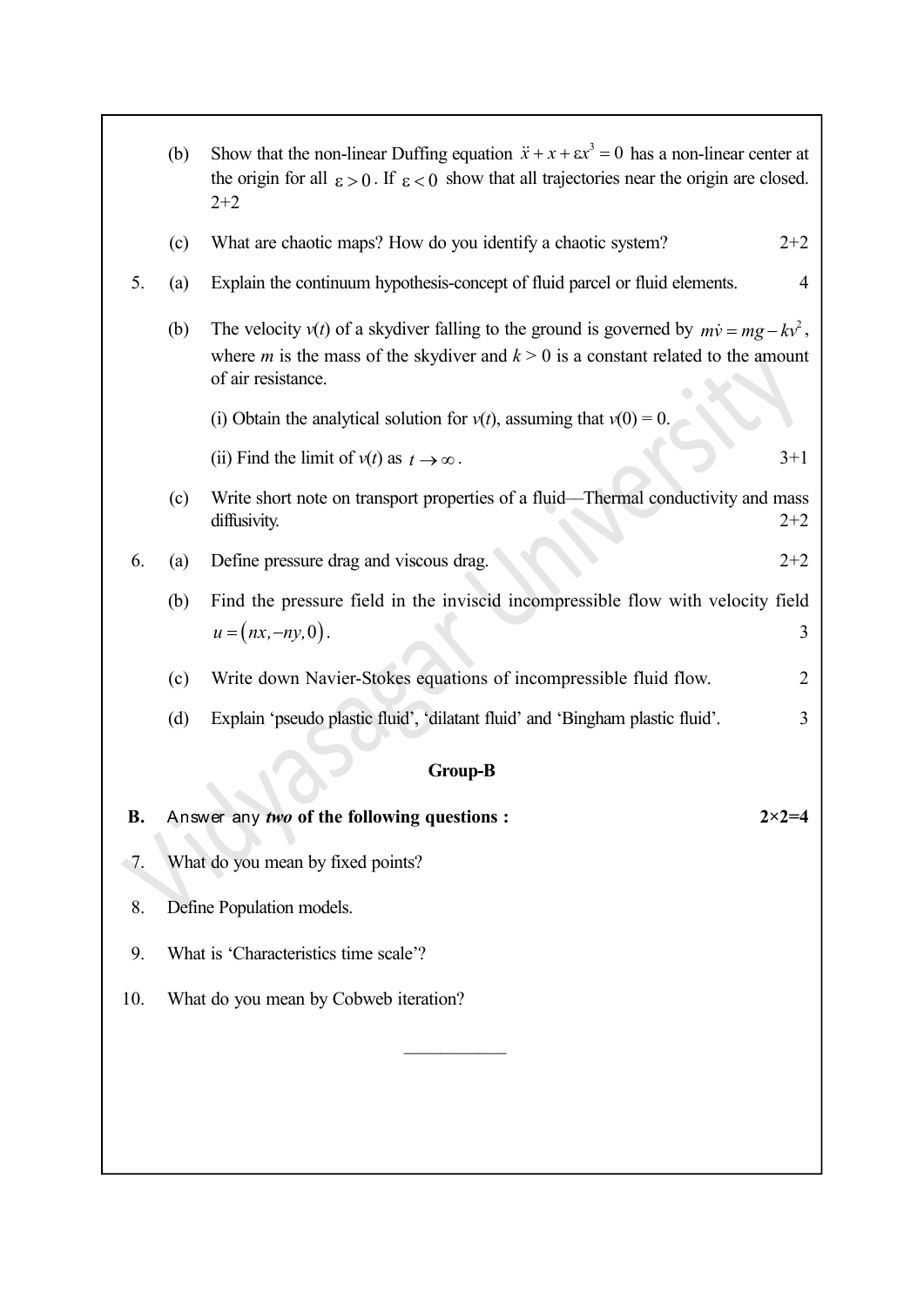| (Practical) |                                                                                                                                                              |                    |  |  |  |
|-------------|--------------------------------------------------------------------------------------------------------------------------------------------------------------|--------------------|--|--|--|
| Group-A     |                                                                                                                                                              |                    |  |  |  |
| A.          | Answer any one of the following questions :                                                                                                                  | $15 \times 1 = 15$ |  |  |  |
| 1.          | Determination of coupling coefficient of coupled pendulums :                                                                                                 |                    |  |  |  |
|             | Theory<br>(a)                                                                                                                                                | 3                  |  |  |  |
|             | Working formula<br>(b)                                                                                                                                       | $\overline{2}$     |  |  |  |
|             | Data collection procedure<br>(c)                                                                                                                             | 8                  |  |  |  |
|             | Remarks<br>(d)                                                                                                                                               | $\overline{2}$     |  |  |  |
| 2.          | Determination of coupling and damping coefficient of damped coupled oscillator.                                                                              |                    |  |  |  |
|             | Theory and required formula<br>(a)                                                                                                                           | 4                  |  |  |  |
|             | Data collection procedure<br>(b)                                                                                                                             | 7                  |  |  |  |
|             | Discussion<br>(c)                                                                                                                                            | $\overline{2}$     |  |  |  |
|             | Calculation of Error<br>(d)                                                                                                                                  | $\overline{2}$     |  |  |  |
| 3.          | Calculation of population modes e.g. exponential growth and decay, logistic growth,<br>species competition, predator-prey dynamics, simple genetic circuits. |                    |  |  |  |
|             | Theory<br>(a)                                                                                                                                                | 3                  |  |  |  |
|             | Working formula<br>(b)                                                                                                                                       | 3                  |  |  |  |
|             | Data collection procedure<br>(c)                                                                                                                             | 7                  |  |  |  |
|             | <b>Discussions</b><br>(d)                                                                                                                                    | $\overline{2}$     |  |  |  |
|             | <b>Group-B</b>                                                                                                                                               |                    |  |  |  |
| <b>B.</b>   | <b>Compulsory Questions: (Answer any one question)</b>                                                                                                       | $5 \times 1 = 5$   |  |  |  |
| 4.          | Compute the computational visualization of fractal formation of Fractals in nature-<br>earthquakes.<br>5                                                     |                    |  |  |  |
| 5.          | Compute the computational flow visualization of streamlines.<br>5                                                                                            |                    |  |  |  |
| 6.          | Compute the computational visualization of trajectories in the Sinai Billiard.<br>5                                                                          |                    |  |  |  |
| 7.          | Lab Notebook / Viva-Voce.                                                                                                                                    | 5                  |  |  |  |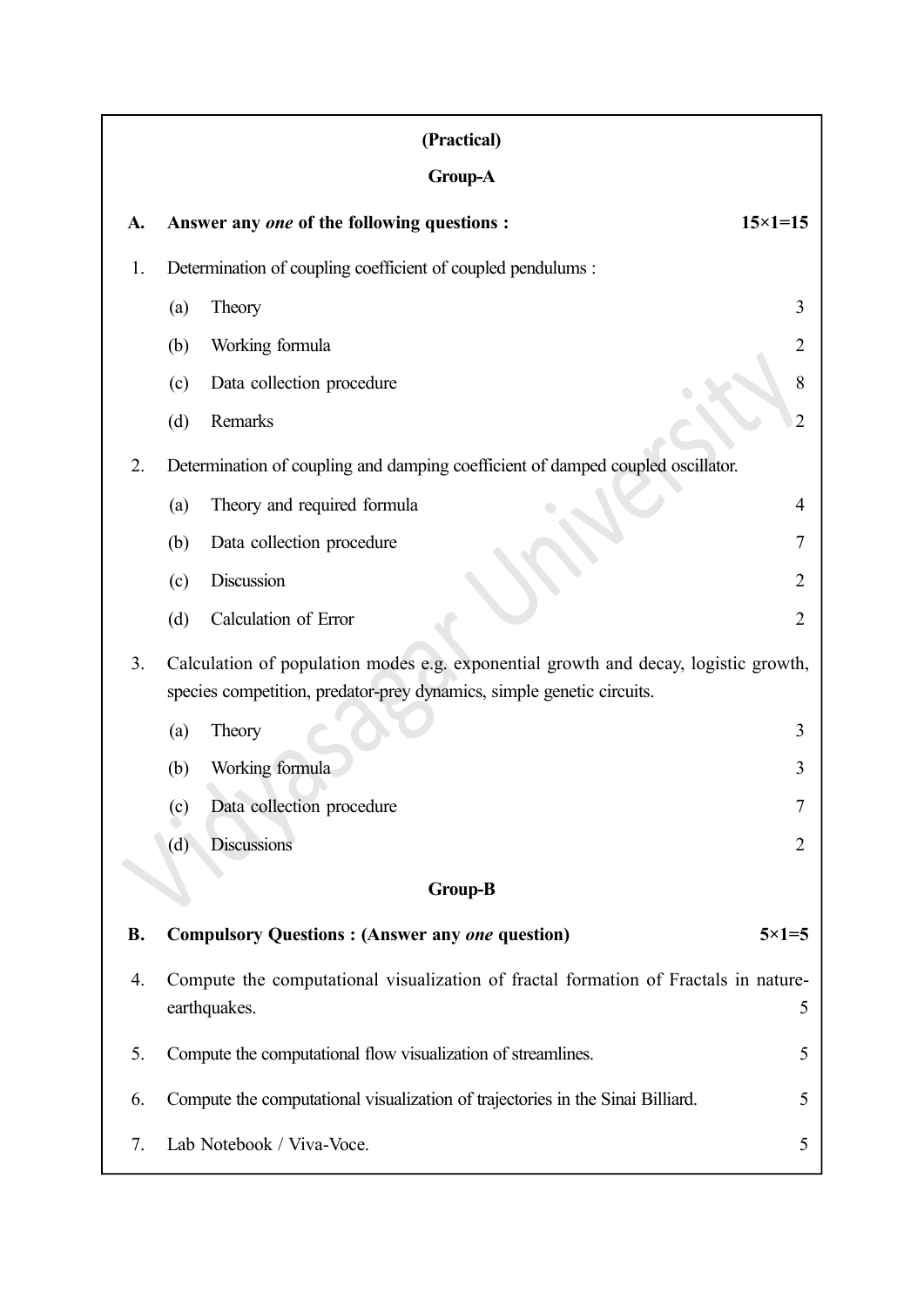# OR [ ATMOSPHERIC PHYSICS ] (Theory) Group-A A. Answer any *three* of the following questions :  $12 \times 3 = 36$ 1. (a) What is the difference between barotropic fluid and baroclinic fluid? 2 (b) Write down the advantages of using isobaric co-ordinate system over height coordinate system. 3 (c) The tendency of cyclones to move pole ward is known as 'beta drift'. Suggest the basis for the above tendency. (d) Let the air whirl at 90 m/s around a tornado having a radius of 120m. What would be the slope of an isobaric surface associated with the tornado? 2 (e) What do you mean by a depression strom? 2 (f) What is Psws No  $2$ ? 1 2. (a) Define Aerosol. What are primary aerosols and secondary aerosols? 2+2 (b) What do you mean by spontaneous nucleation of condensation? Why it is occurred?  $2+2$ (c) Write down the definition of the following : Freezing nuclei, Contact nuclei, Deposition nuclei and ice nuclei. 4 3. (a) Derive Rayleigh scattering formula. 5 (b) Write down difference between Rayleigh scattering and Mie scattering. 2 (c) Give the examples of Mie scattering. Is Mie scattering isotropic?  $1+2$ (d) Assuming Rayleigh scattering by air molecules, find the relative efficiencies with which red light  $(\lambda = 0.64 \mu m)$  and blue light  $(\lambda = 0.47 \mu m)$  are scattered. 2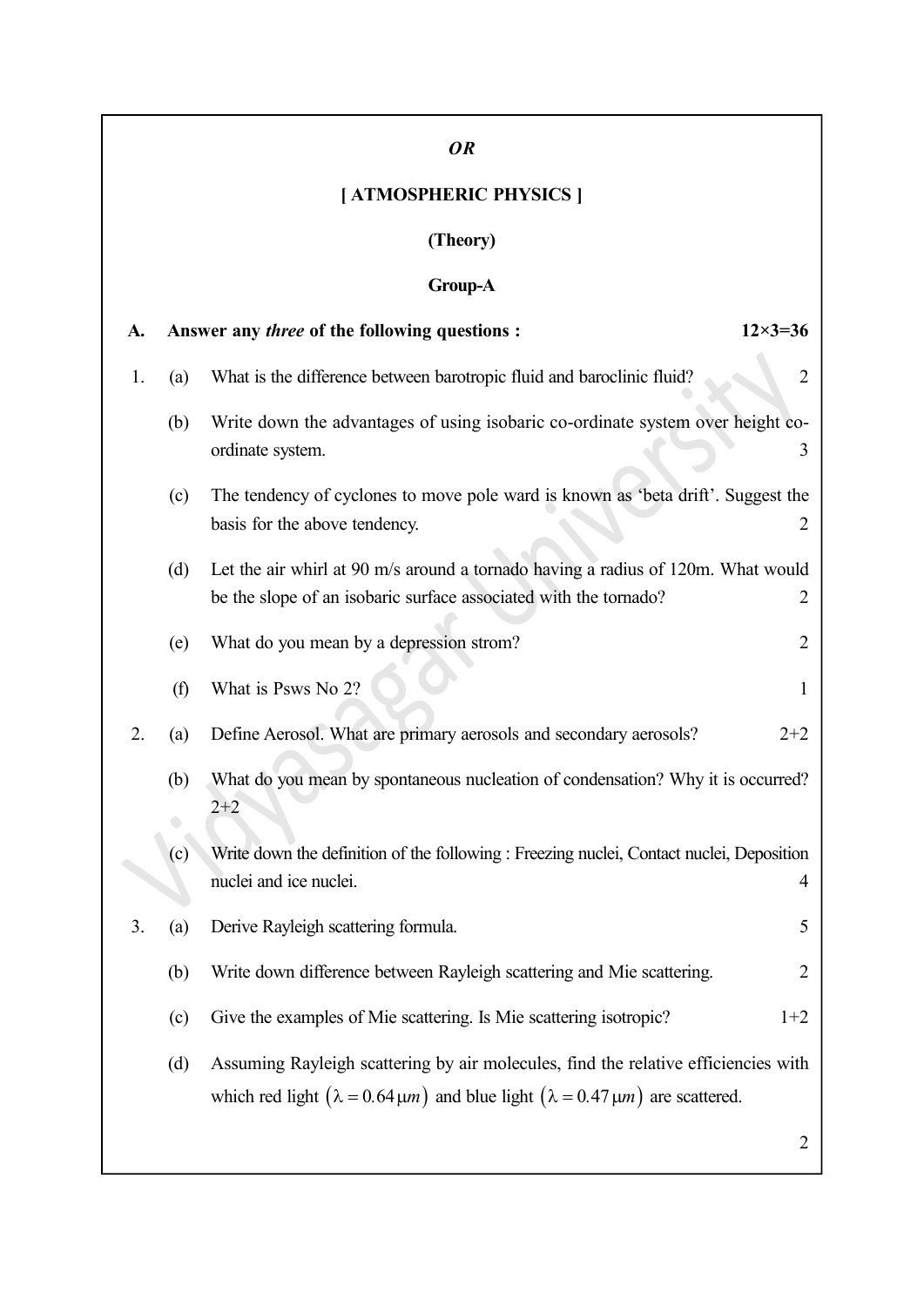| 4.        | (a) | $\overline{2}$<br>Define the term 'fastest wave'.                                                                                                                                              |
|-----------|-----|------------------------------------------------------------------------------------------------------------------------------------------------------------------------------------------------|
|           | (b) | Derive the equation for propagation of atmospheric gravity waves in a non-<br>homogeneous medium.<br>5                                                                                         |
|           | (c) | The barometric Rossby wave is also known as constant absolute vorticity<br>trajectories. What is the direction of movement of Rossby wave?<br>2                                                |
|           | (d) | A background jet stream of speed 60 m/s meanders with 6000 km wavelength<br>ad 1500 km amplitude, angle at 45°N. Find the phase speed relative to the<br>ground of the barometric Rossby wave. |
| 5.        | (a) | What is meterology radar? Write down the different types of radar.<br>$1+2$                                                                                                                    |
|           | (b) | Write down radar equation. How signal processing and detection are done in<br>radar system? Explain with block diagram.<br>$2 + 4$                                                             |
|           | (c) | What is a Lidar? Write down applications of Lidar to study atmospheric<br>$1+2$<br>phenomena.                                                                                                  |
| 6.        | (a) | Write down the most general relationship between vorticity and circulation. 2                                                                                                                  |
|           | (b) | Explain absolute vorticity and potential vorticity.<br>$2+2$                                                                                                                                   |
|           | (c) | If wind rotates as a solid body around the center of a low pressure system and<br>the tangential velocity is 10 m/s at a radius of 200 km, find the relative<br>vorticity.<br>3                |
|           | (d) | For a small element of area in 2D show that the vertical component of the<br>vorticity of the fluid in the area is equal to the circulation around the perimeter<br>per unit area.<br>3        |
|           |     | <b>Group-B</b>                                                                                                                                                                                 |
| <b>B.</b> |     | Answer any two of the following questions :<br>$2 \times 2 = 4$                                                                                                                                |
| 7.        |     | What are cyclones and anticyclones?                                                                                                                                                            |
|           |     |                                                                                                                                                                                                |
| 8.        |     | Write down Bouguert-Lambert law.                                                                                                                                                               |
| 9.        |     | What do you mean by enhanced greenhouse effect?                                                                                                                                                |

٦

10. What is Doppler radar used for?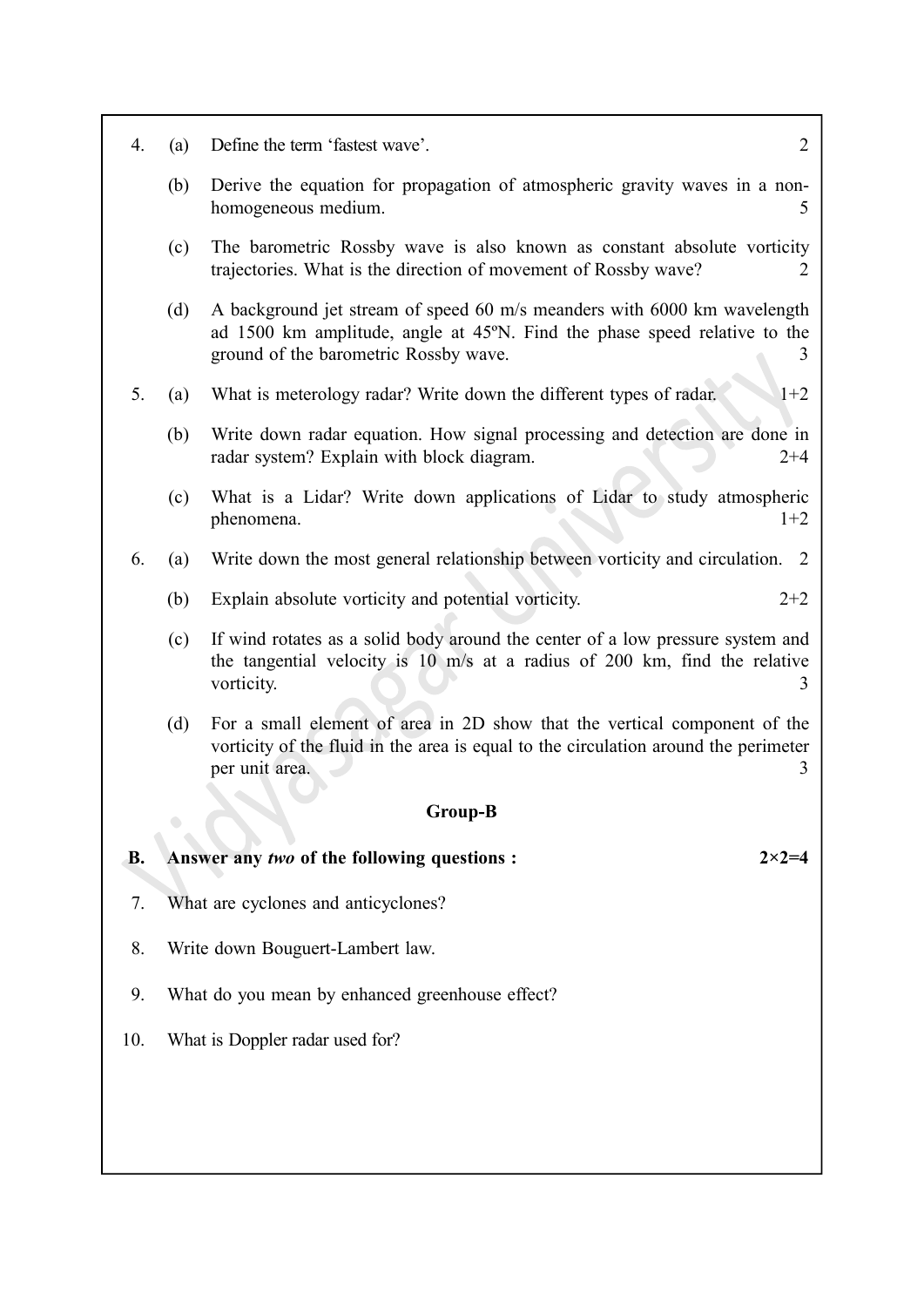## (Practical)

## Group-A

| A.        | Answer any one of the following questions :                                                                                                           | $15 \times 1 = 15$ |
|-----------|-------------------------------------------------------------------------------------------------------------------------------------------------------|--------------------|
| 1.        | Compute numerical simulation for Rossby waves using dispersion relations.                                                                             | 15                 |
| 2.        | Time series analysis of temperature using long term data over metropolitan cities in India.<br>15                                                     |                    |
| 3.        | Processing of Radiosonde data and its interpretation in terms of atmospheric parameters<br>using vertical profiles in different regions of the globe. | 15                 |
|           | <b>Group-B</b>                                                                                                                                        |                    |
| <b>B.</b> | <b>Compulsory Questions: (Answer any one question)</b>                                                                                                | $5 \times 1 = 5$   |
| 4.        | Process online data of VHF radar.                                                                                                                     | 5                  |
| 5.        | Process online data of X-band radar.                                                                                                                  | 5                  |
| 6.        | Online processing of LIDAR data.                                                                                                                      | 5                  |
| 7.        | Practical Note book / Viva-voce.                                                                                                                      | 5                  |
|           |                                                                                                                                                       |                    |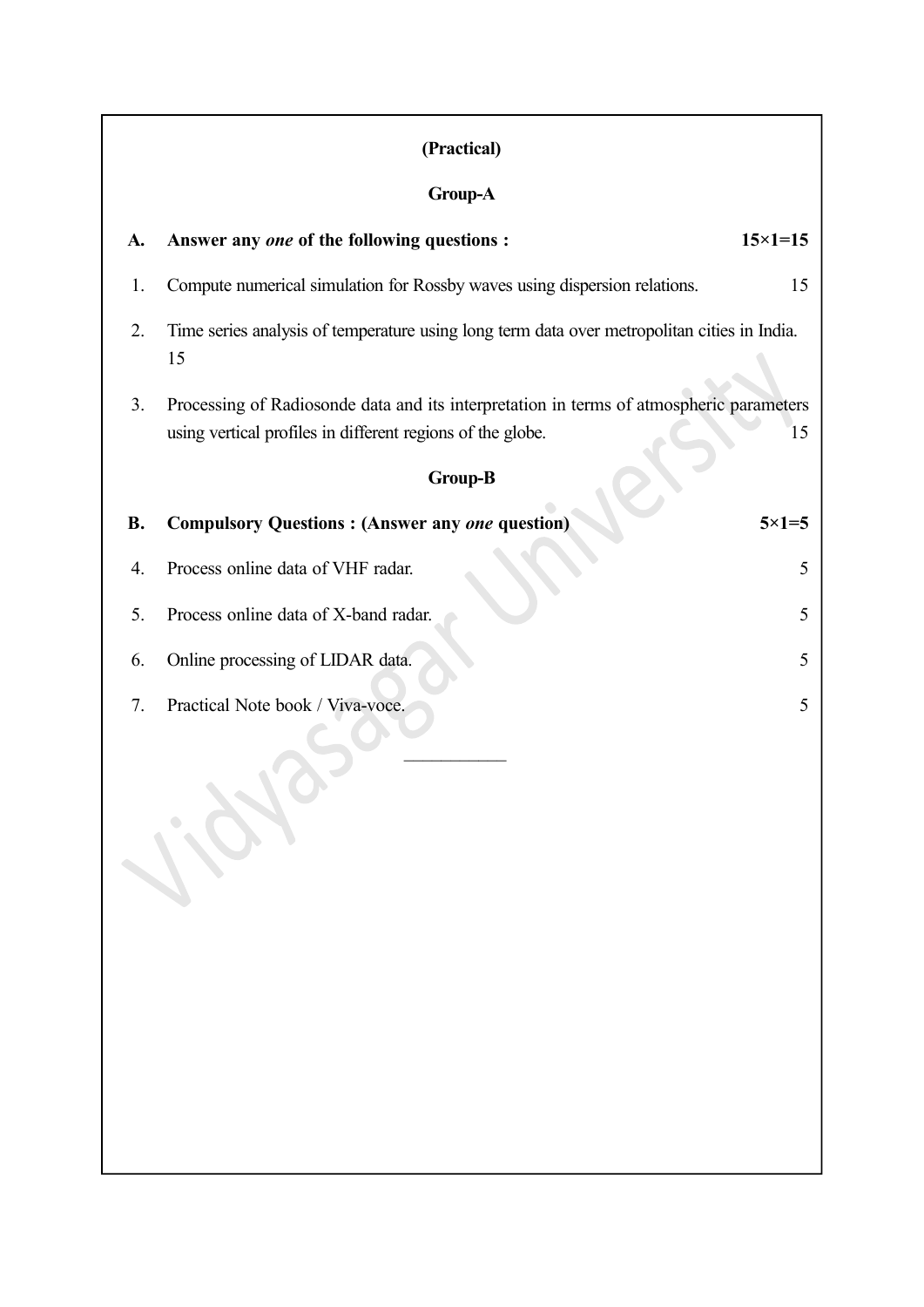#### OR

## [ CLASSICAL DYNAMICS ]

(Theory : Marks - 60)

## Group-A

\n- \n**A. Answer any *four* of the following questions:**\n
	\n- 12×4=48
	\n- 1. (a) Derive Lagrange's equation in presence of non-conservative forces.
	\n- (b) Find the Lagrange's equation of motion for a LC circuit and also deduce the time period.
	\n- (c) A particle moves in a plane under the influence of a force, acting towards a center of force, whose magnitude is 
	$$
	F = \frac{1}{r^2} \left( 1 + \frac{2r\ddot{r} - r^2}{c^2} \right)
	$$
	. Where *r* is the distance of the particle from the center of force, find the generalised potential that will result in such a force, and write down the Lagrangian for the particle. 4
	\n- \n**2.**\n
		\n- (a) A particle moving under central force field, set up the equation of motion in terms of plane polar co-ordinates.
		\n- (b) Show that the effective potential of a particle in a central force field is given by  $V_{\text{eff}}(r) = V(r) + \frac{t^2}{2mr^2}$ . Where *L* is the angular momentum.
		\n- (c) In an attractive inverse square central field, the equation of motion of a particle (mass *m*) is given by  $\vec{p} = -\frac{k}{r^2} \hat{r}$  (k is positive constant). Show that  $\vec{p} \times \vec{L} = \frac{d}{dt} m k \hat{r}$ ,  $\vec{L}$  being constant of motion.
		\n\n
	\n- \n**3.**\n
		\n- (a) What do you mean by stable and unstable equilibrium? The potential energy of a particle is given by  $V = 3x^4 - 8x^3 - 6x^2 + 24x$ . Find the points of stable and unstable equilibrium.
		\n- (b) Examine whether the cylindrical polar co-ordinates  $(p, \theta, z)$  represent a set of generalised co-ordinates.
		\n\n
	\n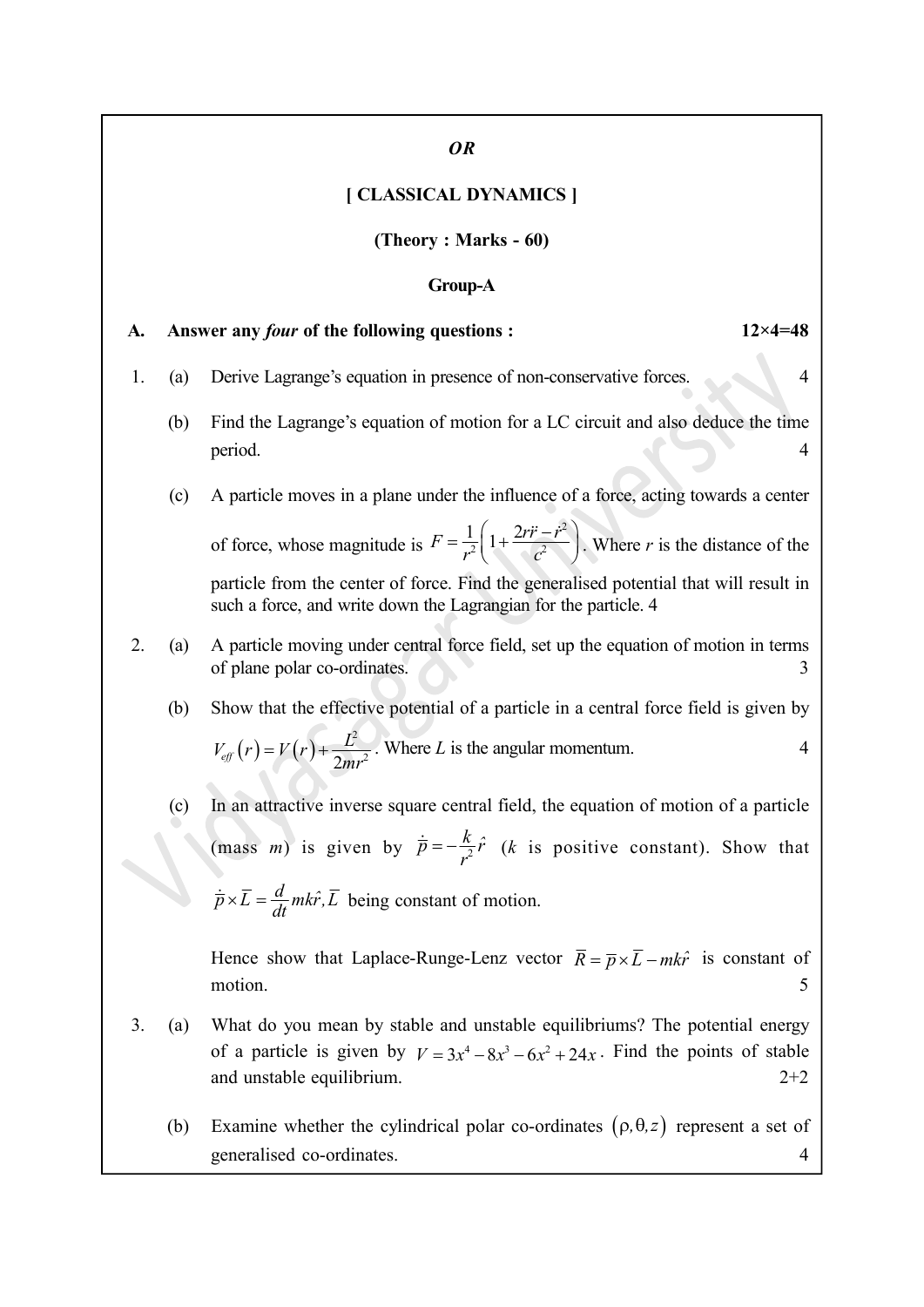- (c) Show that the Lagrangian and Newtonian equations are identical if the generalised co-ordinates are the rectangular co-ordinates. 4
- 4. (a) What do you mean by normal modes of vibration? Explain the meaning of normal  $\text{co-ordinates and normal frequencies.}$  2+(2+2)
	- (b) Show that when the kinetic and potential energies are expressed in terms of normal co-ordinates, both kinetic and potential energies are homogeneous quadratic functions. 3
- (c) Determine the normal mode frequency of the Lagrangian given by Show that the Lagrangian and Newtonian equations are identical if the generalised<br>co-ordinates are the rectangular co-ordinates.<br>What do you mean by normal modes of vibration? Explain the meaning of normal<br>co-ordinates an  $\frac{1}{2}(\dot{x}^2 + \dot{y}^2) - \frac{1}{2}(\omega_1^2 x^2 + \omega_2^2 y^2) + \alpha x y$ . co-ordinates are the rectangular co-ordinates.<br>
What do you mean by normal modes of vibration? Explain the meaning of normal<br>
co-ordinates and normal frequencies.<br>
Show that when the kinetic and potential energies are exp
- 5. (a) Discuss relativistic Dopller effect and derive relation for longitudinal Doppler effect. Hence define red shift and blue shift.  $(2+4)+2$ 
	- (b) A meson of rest mass  $m_0$  comes to rest and disintegrates into a muon of rest mass  $\mu$  and a neutrino o zero mass. Show that the kinetic energy of the motion

f muon is 
$$
T = \frac{1}{2m_0} (m_0 - \mu)^2 c^2
$$
.

6. (a) What do you mean by Minkowski space? Explain. 
$$
2 \mid
$$

(b) What are space like and time like intervals? What is their significance?  $2+2$ 

(c) Show that the quantity 
$$
\left(\vec{p}^2 - \frac{E^2}{c^2}\right)
$$
 is a Lorentz invariant.

- (d) Is the second law of motion  $\bar{F} = m\bar{a}$  is always valid in special theory of  $relativity?$  2
- (e) What are Tachyons?

#### (a) Derive the equation of continuity for 2D flow in polar co-ordinates. 5

- (b) In a 2D fluid motion, the velocity components in cartesian coordinates are given by  $u = -\frac{dy}{2}$ ,  $v = \frac{dx}{2}$ ,  $w =$  $\frac{x^2}{y^2+y^2}$ ,  $v = \frac{y^2}{x^2+y^2}$ ,  $=-\frac{ay}{x^2+y^2}$ ,  $v=\frac{ax}{x^2+y^2}$ ,  $w=0$ . (*a* is constant). Show that the flow is possible. Also find the equation of stream lines. 2+2
- (c) A cylinder of cross-sectional area A is full of liquid (density  $\rho$ ) between radius  $r_1$  and  $r_2$ . It revolves about a vertical axis with constant angular velocity  $\omega$ . Show that the quantity  $\left(\vec{P} - \frac{E^2}{e^2}\right)$  is a Lorentz invariant.<br>
Is the second law of motion  $\vec{F} = m\vec{a}$  is always valid in special theory of relativity?<br>
What are Tachyons?<br>
Derive the equation of continuity fo  $\frac{A}{g}\left(v_2^2-v_1^2\right)$  $\frac{\rho A}{2} (v_2^2 - v_1^2)$  $\frac{\rho_{11}}{2g}$  ( $v_2^2 - v_1^2$ ), where  $v_2$  and  $v_1$  are the tangential velocities at  $r = r_1$  and  $r = r_2$ , respectively. 3